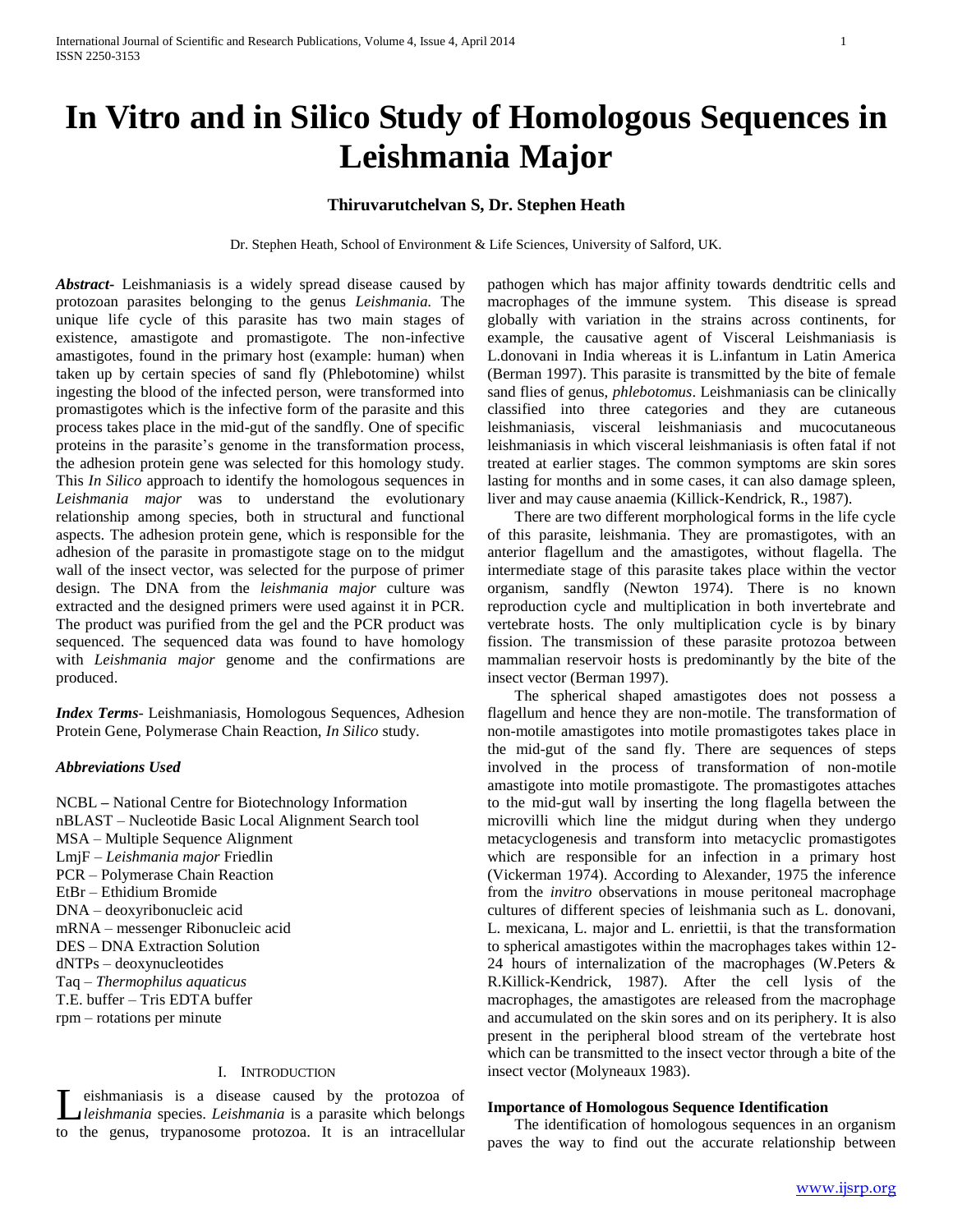sequences which are structurally similar (Balaji and Srinivasan 2001). Those sequences which have evidence of evolutionary relationship and functional similarity may also be nonhomologous to each other (Aloy et al 2002). There are neighbour sequences which are well super imposed on each other and may also have some structural and functional similarity but they may not be homologous neighbours. The study of homologous sequences helps to obtain the data about the course of its evolutionary relationship with other sequences and also about the mutation of the genes with respect to time (Higgins 2003). The collection of sequences and the origin of the gene were completely stored in many nucleotide and protein databases such as NCBI, GenBank, SwissProt, etc, (Higgins 2003). The complete access of sequences through these databases and the tools in these databases enables a deep study about the sequences and also to identify the homologous sequences in particular organisms (Schleif 1986).

 The aim of this project is to identify the homologous sequences in *Leishmania major* using *in silico* studies and PCR. The homologous sequence identified through this study will certainly lead to deeper understandings of the structural and functional relationship of *Leishmania major* with other species.

#### **NCBI**

## II. MATERIALS AND METHODS

 NCBI (National Center for Biotechnology Information) is established in the year 1988 as a national resource for molecular biology information. NCBI nucleotide database was used to identify the list of sequences and information on the sequences of our interest in a greater detail.

## **nBLAST and ClustalW**

 nBLAST (Nucleotide Basic Local Alignment Search Tool) was used to find the homologous sequences. About five homologues from different organisms with ~60% homology were selected and used for further study. MSA (Multiple Sequence Analysis) was performed in these five sequences to analyse the area of homology among the gene homologues of adhesion protein gene using clustalW (Altschul 1990 and Lesk 2008).

### **Primer Design**

 Primers were designed by Primer3 which is a tool available online that is a convenient primer designing software. The adhesion protein gene was chosen in leishmania major, for which NCBI database was used to access the information about the sequence. The adhesion protein gene was chosen for the reason that the point at which the amastigote form of the parasite were transferred to promastigote after attaching to the gut wall of the insect vector, phlebotomus thereby being one of the principal genes expressed during the transformation process in this parasite's life cycle. This sequence was used in nBLAST which is available online, to find its corresponding gene homologues. About five gene homologues were chosen for multiple sequence alignment in clustalW (Thompso 1994). Through this method, it was possible to identify the conserved regions among those five homologues. *Branchiostoma floridae* hypothetical protein (BRAFLDRAFT\_102194) which is the one with more homology

was used in *Leishmania major* database in order to find homologous sequence within LmjF database. One of the homologous sequences was used in its FASTA format in primer3 programme to design the corresponding primers. The reagents for DNA extraction process and Taq Polymerase, dNTPs were purchased from Cambridge Biosciences, UK.

#### **DNA Extraction**

 The extraction buffer was added to the sample and centrifuged for about 10mins to form the pellet. The supernatant was discarded and the pellet is preserved which was then used to extract the DNA. The pellet preserved was defrosted and resuspended in 500µl of DNA Extraction Solution (DES). 5µl of proteinase K (20mg/ml) was added to the resuspended solution. Proteinase K is commonly used in nucleic acid purification because it inactivates the nucleases present in the mixture which can degrade the nucleic acid by breaking the phosphodiester bond between the nucleotides.

 This mixture was incubated at 50ºC for 1hour in a hot water bath to enable the cell lysis. Then, the mixture was chilled on ice for 5minutes. To these mixtures, 275µl of propan-2-ol was added and mixed gently by inversion for several minutes. This mixture was then centrifuged at 6500rpm for 10minutes to form the pellet. The supernatant was then discarded which was then followed by the addition of 25µl of T.E.buffer containing 50µg/ml RNAse in order to dissolve the pellets.

An equal volume (100µl) of phenol/chloroform/isoamylalcohol was then added and repeatedly spun for 5 minutes using a vortexer, which was then followed by 2 minutes centrifugation at 13000rpm. The supernatant was then carefully transferred to a fresh tube and the above process was repeated. The transfer of supernatant was done carefully since there may be some presence of RNAse at the junction of the two layers which may degrade the DNA. The supernatant was then transferred to a fresh tube again and the DNA was precipitated by adding 1 volume (100µl) of 95% ethanol which was followed by centrifugation for 5minutes at 13000rpm. The supernatant was then discarded and the pellet was air dried for 5minutes. The air dried pellet was then dissolved in 25µl of T.E.buffer and stored at 4ºC over night.

#### **DNA Concentration plate**

 The bottom of the plate was marked with two columns and six rows enabling twelve boxes. The left column was allotted for the known concentration of lambda DNA and the other column for the sample. In the left column, 1µl of known concentration of lambda DNA was added in all of the boxes in the order from 100 to 3.12 whereas the boxes in the other column was used to load 1µl of known concentration of sample.

 The sample was loaded in the concentration order from neat sample to 1/125 dilution with water. The Petri plate was then viewed under UV transillumination and photographed in order to estimate the concentration of DNA in the sample.

### **PCR**

 PCR machine used in this reaction was from Stratgene Robocycler40® . This required set of components like Taq DNA Polymerase and dNTPs were purchased from Sigma-Aldrich<sup>®</sup> UK. The annealing temperature and the number of cycles were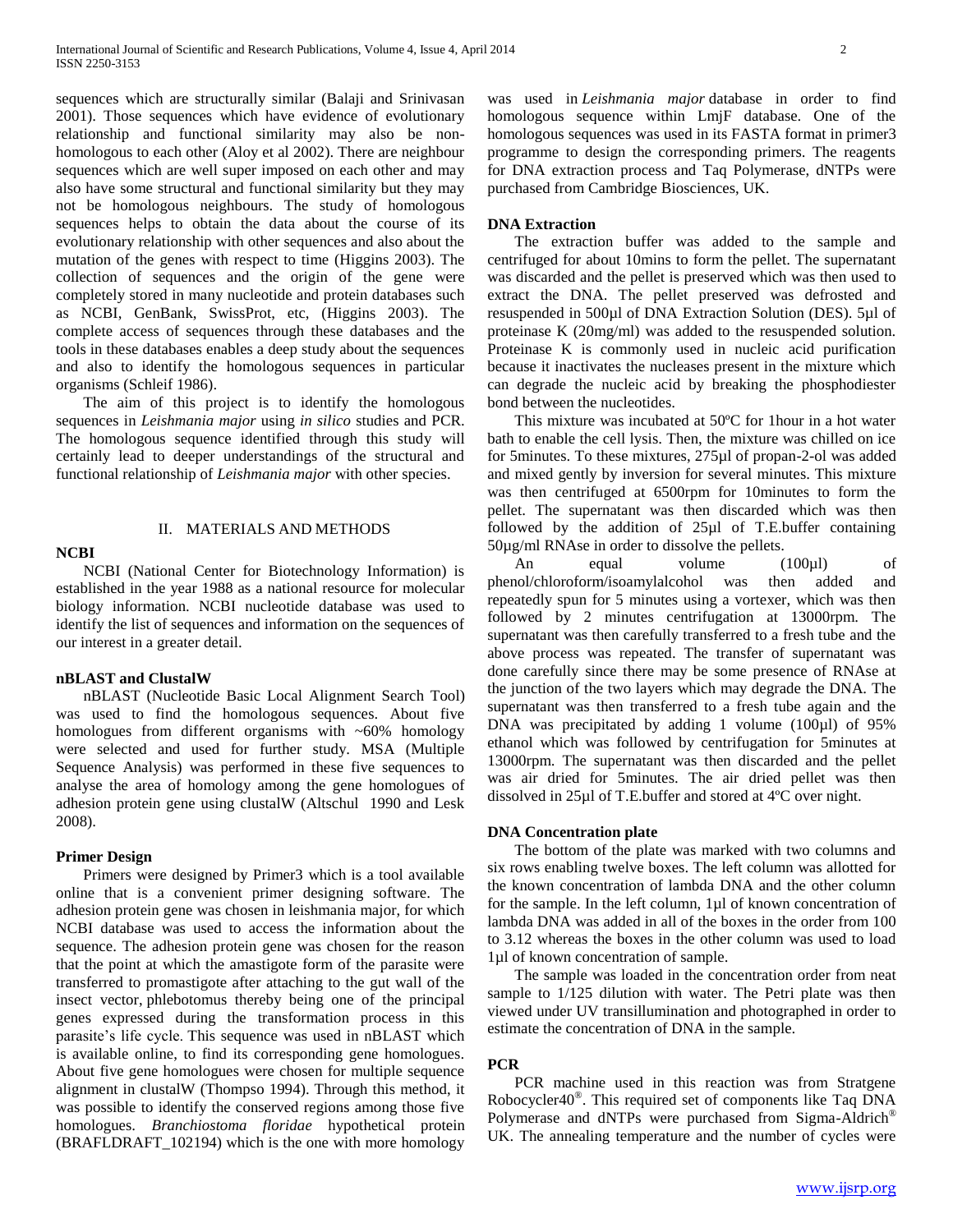optimized upon trials. The master mix preparation was done using the manufacturer's protocol and the conditions for PCR were optimized in trials. The PCR processed samples were loaded into the agarose for electrophoresis. Agarose gel and electrophoresis tank were purchased from Mini-Sub® Cell GT systems, UK. Electrophoresis was performed for the PCR processed samples that were loaded into the wells and for the intercalating agent, Ethidium Bromide (EtBr) was replaced by GelRed® purchased from Cambridge Bioscience, UK. After electrophoresis, the gel slices were placed in UV transilluminator that was docked with a computer in order to image the gel slices for document purposes. The UV transilluminator was purchased from Gentaur Ltd, France.

## **Gel Extraction**

 The PCR processed samples, once after gel electrophoresis was purified from the gel slice for further analysis, sequencing. The extraction process was done using QIAquick® Gel Extraction Kit following the recommended manufacturer's protocol. The extracted sample was vacuum centrifuged in order to concentrate the sample and enable sequencing.

### III. RESULTS

 This project work on Identification of homologous sequences in leishmania major using *in silico* analysis and PCR consists of many phases. The primers were designed using the conserved region of sequences in the output page of clustal W. The details on the gene homologs of adhesion protein gene of *Leishmania major,* the homologous sequence in LmjF database and the results of ClustalW have been mentioned in the addendum and in Figure 3 respectively. The DNA from the parasite was extracted using the protocol explained in the methodology part (Fig.2(A)). The concentration of the DNA extracted from the sample was determined in order to know the amount of DNA present in the sample (Fig.2(B)). 1/25 dilution of the DNA sample was chosen for the experiments. The information on the designed primers was also included in the addendum. The PCR samples were added totally and electrophoresed to increase the concentration of the PCR product which was then followed by gel elution (Fig.4). The PCR product was purified using a purification kit by following the recommended protocol. Since the length of the PCR product is considerably small, the purified PCR product was vacuum centrifuged to increase the final concentration of the sample that was sent for DNA sequencing.

#### IV. DISCUSSION

 The conserved region of five homologs of adhesion protein gene in *Leishmania major* was identified using multiple sequence alignment (Fig.2). *Branchiostoma floridae* hypothetical protein (BRAFLDRAFT\_102194) among the homologous gene was searched in LmjF database to obtain the homologous sequence for the purpose of primer design. This analysis was done to insist on the point, that the structural and functional properties among species are evolutionarily related.

 As mentioned earlier, the primers were designed using the homologous sequence, LmjF09.0740 (Ubiquitin Ligase, putative) in LmjF database. It would be essential to insist on the point that LmjF09.0740 was one of the closest matches to one of the gene homologues of the gene of interest, the adhesion protein gene. The primers flanked their target sequence, thus representing the homology of *Leishmania major* with the particular homologue.

 The sequencing of DNA is usually done by chain termination method and also by chemical degradation method. These methods of sequencing a DNA strand is very hard with small samples as there will be possibilities to miss part of sequence to which the primers are flanked and also some more after them during one way sequencing which is an influencing factor for small products. The amplified products are just small fragments and to separate them out in a better way, the concentration of the agarose gel was increased from 1% to 1.5%. This increased concentration of the gel resulted in better separation of the smaller fragments.

 The sequenced data was aligned to check for the PCR product in order to confirm the sequenced data from the final result was the exact homologous sequence expected. MSA was performed for the sequenced data and the primary sequence, L. major ubiquitin ligase, putative mRNA from which the primers were designed. It was interesting to notice the homologous sequence which is the PCR product. However, there are some nucleotides missing which was because of the small size of the PCR product. Additionally, we encountered a compromise in setting up the annealing temperature because of the considerable variation among the forward and the reverse primers which was believed as a major influence in obtaining a better PCR product. The sequenced data obtained was viewed in Chromas 1.45 for the chromatogram of the sequence. This alignment program clearly proves the presence of the homologous sequence in *Leishmania major*. However, there is a strong need to delve deeper into understanding the structural and functional properties of the sequence in order to clarify their homology.

#### **REFERENCES**

- [1] Aloy P et. al (2002) Structural similarity to link sequence space: new potential superfamilies and implications for structural genomics. Protein Science 11(5):1101-16.
- [2] Altschul, S.F., Gish, W., Miller, W., Myers, E.W. & Lipman, D.J. (1990) "Basic local alignment search tool." J. Mol. Biol. 215:403-410
- [3] Berman, J.D. (1997) 'Human Leishmaniasis: Clinical Diagnostics and Chemotherapeutic Developments' in Clinical Infectious Diseases. Vol 24, Issue 4, pp 684-703.
- [4] Bray, R.S. (1974) Trypanosomiasis and Lesihmaniasis. Associated Scientific Publishers: Amsterdam.
- [5] Herwaldt, B.L. (1999) 'Leishmaniasis' in Lancet. Vol 354, Issue 9185, pp 1191-1199.
- [6] Higgins, D. and Taylor, W. (2003) Bioinformatics: Sequence, Structure and Databanks. Oxford University Press: New York
- [7] Killick-Kendrick, R. (1979) Biology of Leishmania in Phlebotomine Sandflies. Biology of Kinetoplastida, Vol. 2 (ed. Lumsden and Evans) Academic Press: New York.
- [8] Lesk, A.M. (2008) Introduction to Bioinformatics, 3rd Edition. Oxford University Press: New York.
- [9] Molyneaux, D and Ashford, R. (1983) Biology of Trypanosoma and Leishmania, Parasites of man and domestic animals. Taylor and Francis (London)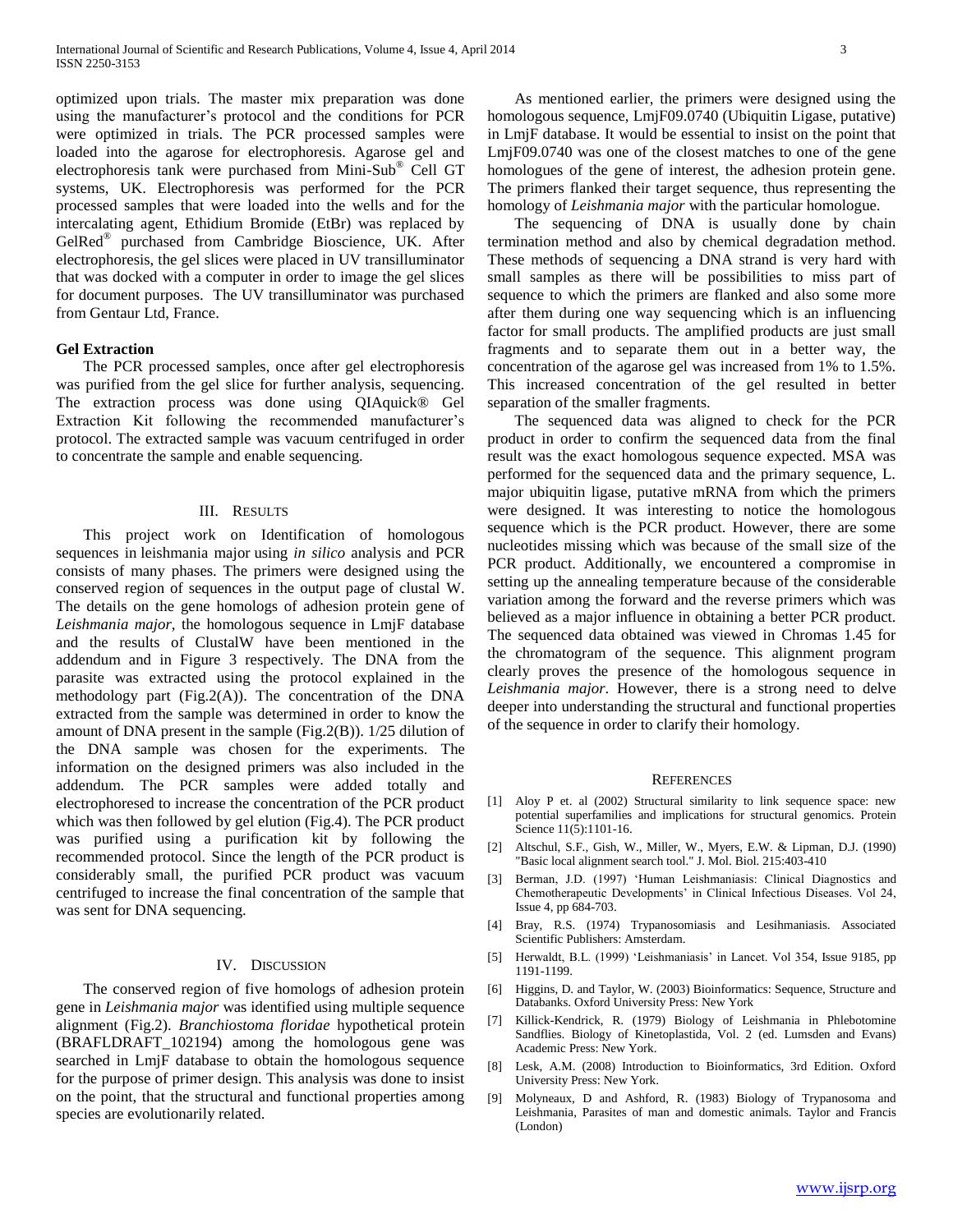- [10] Newton, B.A. (1974) Trypanosomiasis and Leishmaniasis. Associated Scientific Publishers: Amsterdam.
- [11] Peters, W. and Killick-Kendrick, R. (1987) Leishmaniasis in Biology & Medicine. Vol 1. Academic Press: London.
- [12] S.Balaji and N.Srinivasan (2001) Use of a database of structural alignments and phylogenetic trees in investigating the relationship between sequence and structural variability among homologous proteins. Protein Engineering vol.14 no.4 pp.219–226, 2001
- [13] Schleif, R. (1986) Genetics & Molecular Biology. Addison-Wesley Publishing Company: Canada.
- [14] Thompson JD, Higgins DG, Gibson TJ (1994) CLUSTAL W: improving the sensitivity of progressive multiple sequence alignment through sequence weighting, position specific gap penalties and weight matrix choice. Nucleic Acids Res. 22(22):4673-80.
- [15] Vickerman k. (1974) Trypanosomiasis and Leishmaniasis. Associated Scientific Publishers: Amsterdam.

#### **AUTHORS**

**First Author** – Thiruvarutchelvan S, BTech, MSc, M.S. (by Research), Dr. Stephen Heath, School of Environment & Life Sciences, University of Salford, UK, Email:

Sbalaji21@gmail.com

**Second Author** – Dr. Stephen Heath, MSc, PhD, Dr. Stephen Heath, School of Environment & Life Sciences, University of Salford, UK., Email: s.heath@salford.ac.uk

**Correspondence Author** – Thiruvarutchelvan S, BTech, MSc, M.S. (by Research), Dr. Stephen Heath, School of Environment & Life Sciences, University of Salford, UK, Email: Sbalaji21@gmail.com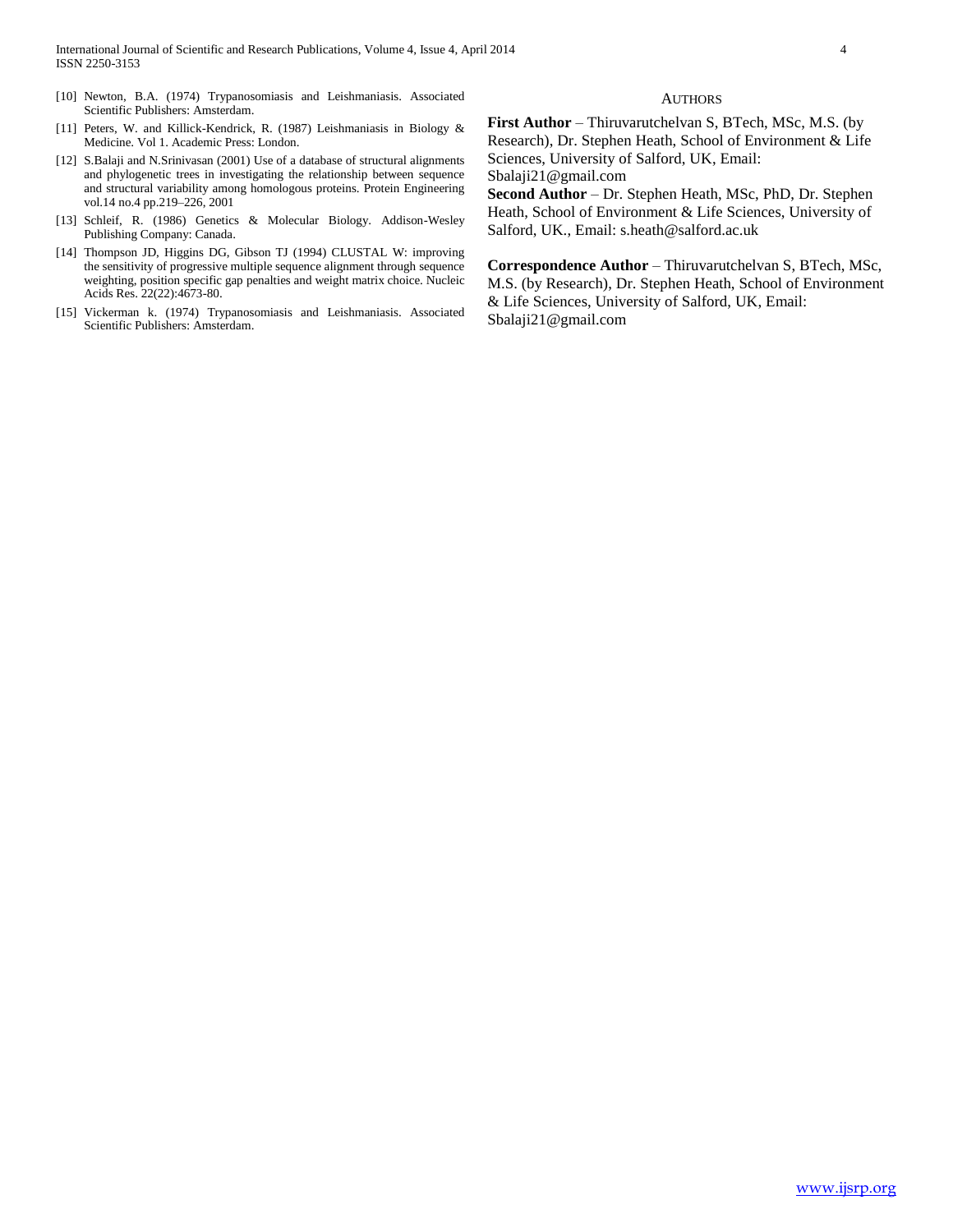

**Figure 1**





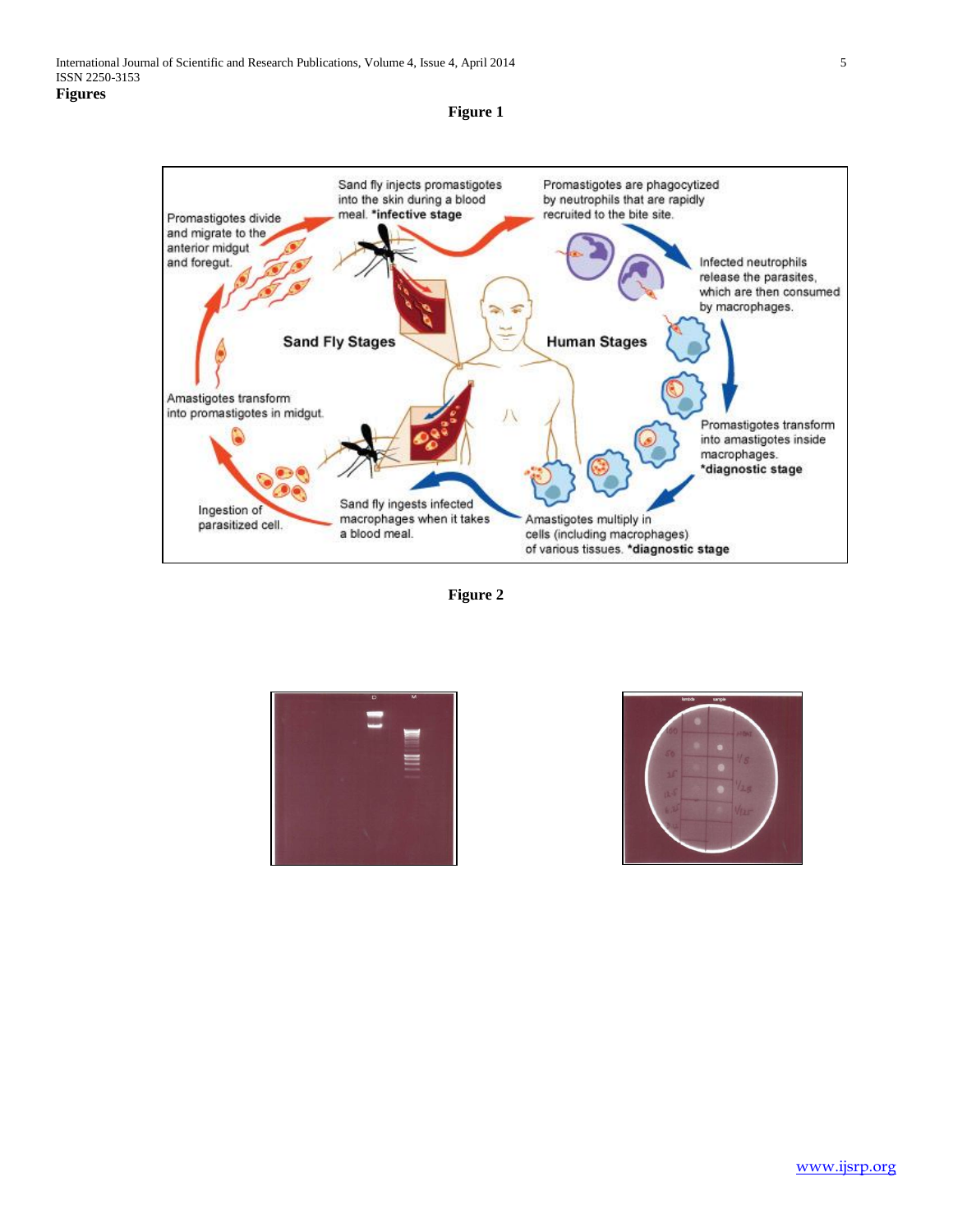# **Figure 3**

| gi   40549412   ref   NM 199234.1  <br>qi   169159808   qb   EU311537.1  <br>qi   225543397   ref   NM 022011.4  <br>gi   225007537   ref   NR 027353.1  <br>gi   219485608   ref   XM 002239788. | GCTCCACACCGCG---------TCCGCCTT---------CCCGCTG-- 66<br>GCTCATTITTGCAGCTTTGATCTTTCTCTTTGGTTTCTACGCCCTTTGGG 4898<br>AAACCATCCTTCAG------CATGGCGCATTTGG----ATAACAACAG-- 1025<br>AGAGCTACCCGCAGA----GTTCTCAGAATCATG--CTGAGAGAGCTG-- 1484<br>-----TACCTGCT---------------ATCGG----AGGGCGAGTTG-- 468                                        |    |
|---------------------------------------------------------------------------------------------------------------------------------------------------------------------------------------------------|---------------------------------------------------------------------------------------------------------------------------------------------------------------------------------------------------------------------------------------------------------------------------------------------------------------------------------------|----|
| gi   40549412   ref   NM 199234.1  <br>gi   169159808   gb   EU311537.1  <br>qi   225543397   ref   NM 022011.4  <br>gi   225007537   ref   NR 027353.1  <br>gi   219485608   ref   XM 002239788. | ATTCCAACCAAGTCTACTCCTTAGCTTCGTCAAGTGAGTACGAAGCTTAT 4948<br>and the state                                                                                                                                                                                                                                                              | 88 |
| qi   40549412   ref   NM 199234.1  <br>qi   169159808   qb   EU311537.1  <br>qi   225543397   ref   NM 022011.4  <br>gi   225007537   ref   NR 027353.1  <br>gi   219485608   ref   XM 002239788. | -----------------AAAAGGTCGGAGAGGCCAG------AGG----GG 112<br>CGACCTGTCACGACGCAACAGGATGAGCTGGCCAGTTTTTCAGGCTTCAG 4998<br>-------- AGGCTACTTCTGCCCACAGTGCCGAG----- CAAAGTACTG 1085<br>----CTTCCCCGCCCGTTTTACAAAGGGGGAGGCTAAAGCCCAGAGACAG 1554<br>---------------TTGGACTATGGGAGA----ACTGCTCTATGGCTA 509<br>and the company of the state of |    |
| qi   40549412   ref   NM 199234.1  <br>gi   169159808   gb   EU311537.1  <br>qi   225543397   ref   NM 022011.4  <br>qi   225007537   ref   NR 027353.1  <br>qi   219485608   ref   XM 002239788. | CAAAAACCGG----------------------GGTTG------TGTCT--- 132<br>CAAACTCCAAGAACTCAATCCCGAAGTCCTCGGTTGGATCAATGTCTACG 5048<br>CGAGCTTCCTG-------------TTGAATGTAAAATATGTGGTCTT-- 1119<br>CTTGATCAAAGG--------CACACAGCAAGTCAGGGTTGGAGCAGTAG 1595<br><b>Contract Contract</b>                                                                    |    |
| qi   40549412   ref   NM 199234.1  <br>qi   169159808   qb   EU311537.1  <br>qi   225543397   ref   NM 022011.4  <br>qi   225007537   ref   NR 027353.1  <br>qi   219485608   ref   XM 002239788. | -------TAACTGCAATACATTT--------AAATGTCACTGACTTGGGT 167<br>GCACCAATATCGACTATCCCTTAGTCCAAGCCAAGGACAATGAAAAGTAT 5098<br>ACTTTGGTGTCTGCACCTCATTTGG------CAAGATCTTACCATCATTT 1163<br>CTGGAGGGACCTTGTCTCCCAGCTC--AGGGCTCTTTCCTCCACACCATT 1643<br>The Committee of the<br><b>ALCOHOL:</b>                                                    |    |

# **Legends for Figures**

Figure 1

Sandfly and Human Stages of Leishmaniasis Logo (Image Courtesy: National Institute of Allergy and Infectious Diseases (NIAID))

Figure 2

2 (A) Image confirming the DNA Extraction from the parasite, *Leishmania major* Logo 2 (B) Determination of DNA concentration in the sample Logo

Figure 3

Identification of the conserved region in clustalW Logo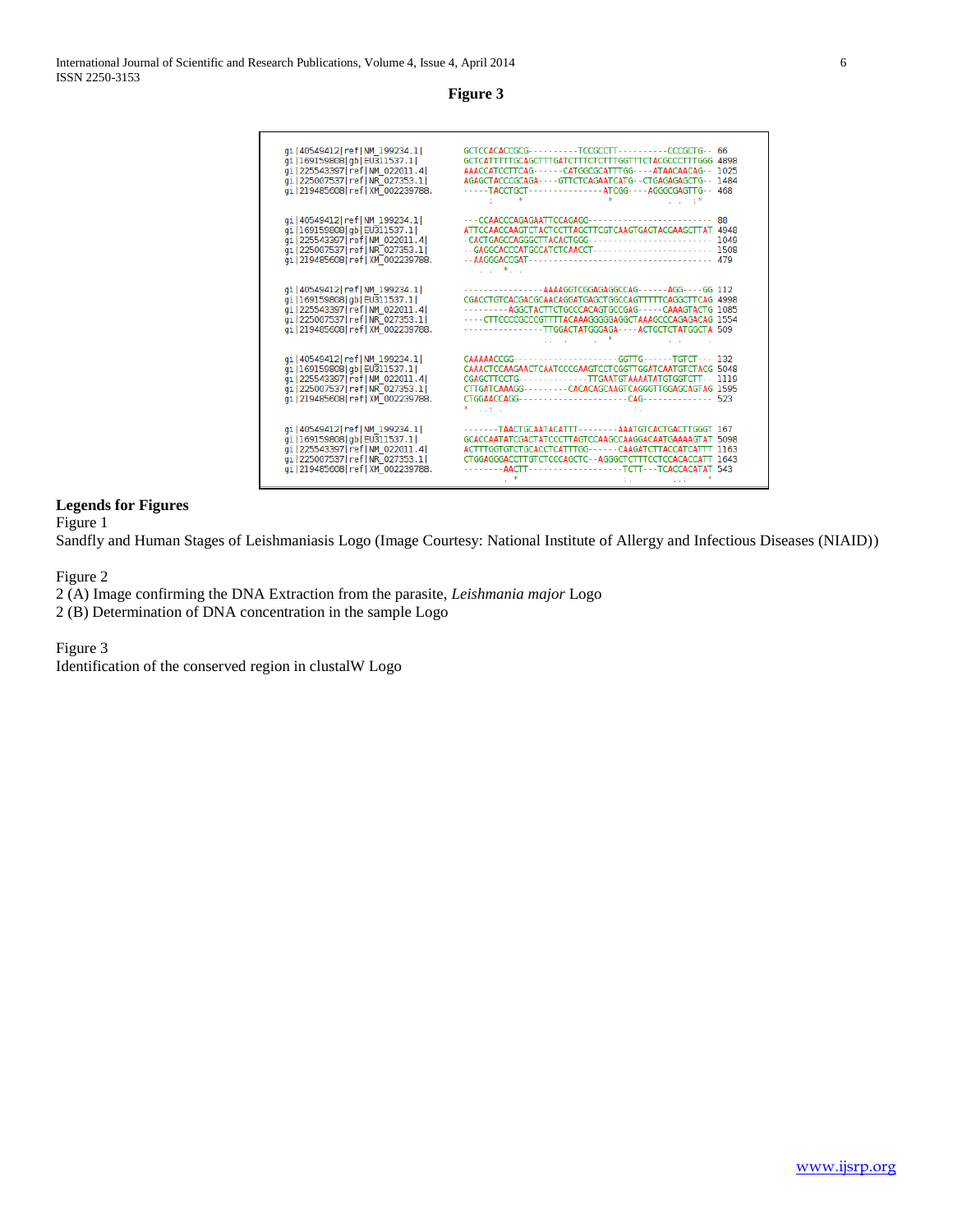International Journal of Scientific and Research Publications, Volume 4, Issue 4, April 2014 7 ISSN 2250-3153 **Appendices**

#### **Information on Primers:**

| <b>Forward Primer</b>    | 5' - GTCTGGCTATCAGCGGCTAC - 3'   |
|--------------------------|----------------------------------|
| Melting Temperature (Tm) | $61.4$ <sup>o</sup> C            |
| <b>GC</b> Content        | 60%                              |
| Molecular Weight         | $6108$ g/mol                     |
| Length                   | $20$ -mer                        |
| Reverse Primer           | $5'$ – TTGCAGGCAGTCTCAGAAGA – 3' |
| Melting Temperature (Tm) | 57.3 <sup>o</sup> C              |
| <b>GC</b> Content        | 50%                              |
| Molecular Weight         | $6166$ g/mol                     |
| Length                   | $20$ -mer                        |

**The gene homologues of the adhesion protein genes and the information about them were obtained from NCBI database. FASTA format of the sequences was used in Multiple Sequence Alignment. The accession code in NCBI Database for the gene homologues were mentioned below.**

>gi|225543397|ref|NM\_022011.4| Mus musculus general transcription factor II H, polypeptide 2 (Gtf2h2), mRNA GAATTTTGGCGGCGCACTCAGACTGCCGGTACTTCCGGTGAGGGTCGTCTCGTCGAGGCTGGTGGGTCTACGCGAGGAG ACCTGCGGGGTCCTGAGGCTGTGGAGGGCTGGAGTGAGGCGGACAGGAGAAGAAGCCTGGAGCTGAGGACCGAGAGT TGAATAAGCATATATATCATTATAAGCACCATGGATGAAGAACCTGAGAGAACCAAGCGGTGGGAAGGAGGCTATGA GAGAACCTGGGAAATTCTTAAAGAAGATGAAACTGGATCACTTAAAGCTACAATAGAAGATATTCTCTTCAAGGCAAA GAGGAAAAGAGTGTTTGAGCACCATGGACAAGTCCGACTTGGAATGATGCGCCACCTGTATGTGGTGGTGGATGGATC GAGAACAATGGAAGATCAGGATTTAAAGCCCAATAGACTGACTTGCACTTTAAAGTTGCTGGAATACTTTGTAGAAGA ATATTTTGATCAAAACCCTATCAGTCAGATTGGAATAATTGTAACTAAGAGTAAAAGAGCTGAAAAACTGACTGAACT CTCAGGAAACCCAAGGAAACATATAACATCTTTGAAGAAAGCTGTAGATATGACCTGCCATGGAGAACCATCGCTCTA TAATTCCTTAAGCATGGCTATGCAGACCCTAAAACACATGCCTGGACATACAAGTAGAGAAGTGCTCATCATCTTCAGC AGCCTCACCACCTGTGATCCATCTAATATTTACGATCTCATCAAGACCCTGAAGACAGCTAAAATTAGAGTGTCTGTTA TTGGATTATCTGCGGAGGTTCGAGTTTGTACTGTACTTGCTCGTGAAACTGGTGGCACATACCATGTTATCTTAGATGAA ACCCATTACAAGGAGTTGTTGGCACATCATGTGAGCCCCCCTCCTGCCAGCTCAAGCTCCGAGTGCTCACTCATTCGCA TGGGATTCCCTCAGCATACCATTGCTTCTTTGTCTGATCAGGATGCAAAACCATCCTTCAGCATGGCGCATTTGGATAAC AACAGCACTGAGCCAGGGCTTACACTGGGAGGCTACTTCTGCCCACAGTGCCGAGCAAAGTACTGCGAGCTTCCTGTT GAATGTAAAATATGTGGTCTTACTTTGGTGTCTGCACCTCATTTGGCAAGATCTTACCATCATTTATTTCCTTTGGATGCT TTTCAAGAAATTTCCCTAGAAGAATATAAAGGAGAAAGGTTTTGTTATGGATGTCAGGGGGAATTGAAAGACCAACAT GTCTATGTTTGCACAGTGTGCCAAAATGTTTTTTGTGTGGACTGTGATGTCTTTGTTCATGACTCTCTCCATTGTTGTCCT GGCTGTATTCATAAGATCCCAACTCCTTCAGGTATTTAATACCAATATGAAGAACACACACATCGAGTGGGTTTAAAAA CAAAACAAAAGTTGTAACTGTAAATAAAATGATTCTTTGAATAAAGTGATTCTCTAATTAAAACATGAAAGCACTTTGA AAGAAGATCTGATTTAAGAAACTTTTAACTATGAAAATAGAGTATTTTTATTTGGATTCTATCACCAATATGCATTAAA ATTTAATTAACTTTGTTTTCTGTTATTTTGAGCCATTTTTATTCTAACTCATTAGTGTGTGTGTGTATACACACACACACA CACACACATATATAGATATTACTTGTAATGATTAAATTGATGTCATAATCT

**>gi|40549412|ref|NM\_199234.1| Homo sapiens glial cell derived neurotrophic factor (GDNF), transcript variant 3, mRNA** ATGAAGTTATGGGATGTCGTGGCTGTCTGCCTGGTGCTGCTCCACACCGCGTCCGCCTTCCCGCTGCCAACCCAGAGAA TTCCAGAGGAAAAGGTCGGAGAGGCCAGAGGGGCAAAAACCGGGGTTGTGTCTTAACTGCAATACATTTAAATGTCAC TGACTTGGGTCTGGGCTATGAAACCAAGGAGGAACTGATTTTTAGGTACTGCAGCGGCTCTTGCGATGCAGCTGAGACA ACGTACGACAAAATATTGAAAAACTTATCCAGAAATAGAAGGCTGGTGAGTGACAAAGTAGGGCAGGCATGTTGCAG ACCCATCGCCTTTGATGATGACCTGTCGTTTTTAGATGATAACCTGGTTTACCATATTCTAAGAAAGCATTCCGCTAAAA GGTGTGGATGTATCTGA

**>gi|169159808|gb|EU311537.1| Streptococcus pneumoniae strain SP231 pilus islet 2 pitA pseudogene, complete sequence; SipA (sipA), PitB (pitB), and SrtG1 (srtG1) genes, complete cds; and srtG2 pseudogene, complete sequence** AAAAAAACTCCTTTTTTATCATAAAATAGAATACAAAACTTCGGAAAAATATGATTTGAGAAATTTTATGAATTTTGAA AAAATATAATAATTCAAATTCAGAAGACTTTCAAAAGAAATTTTCGAGCGATTAGAATAAATATATGCATCTTTATTTT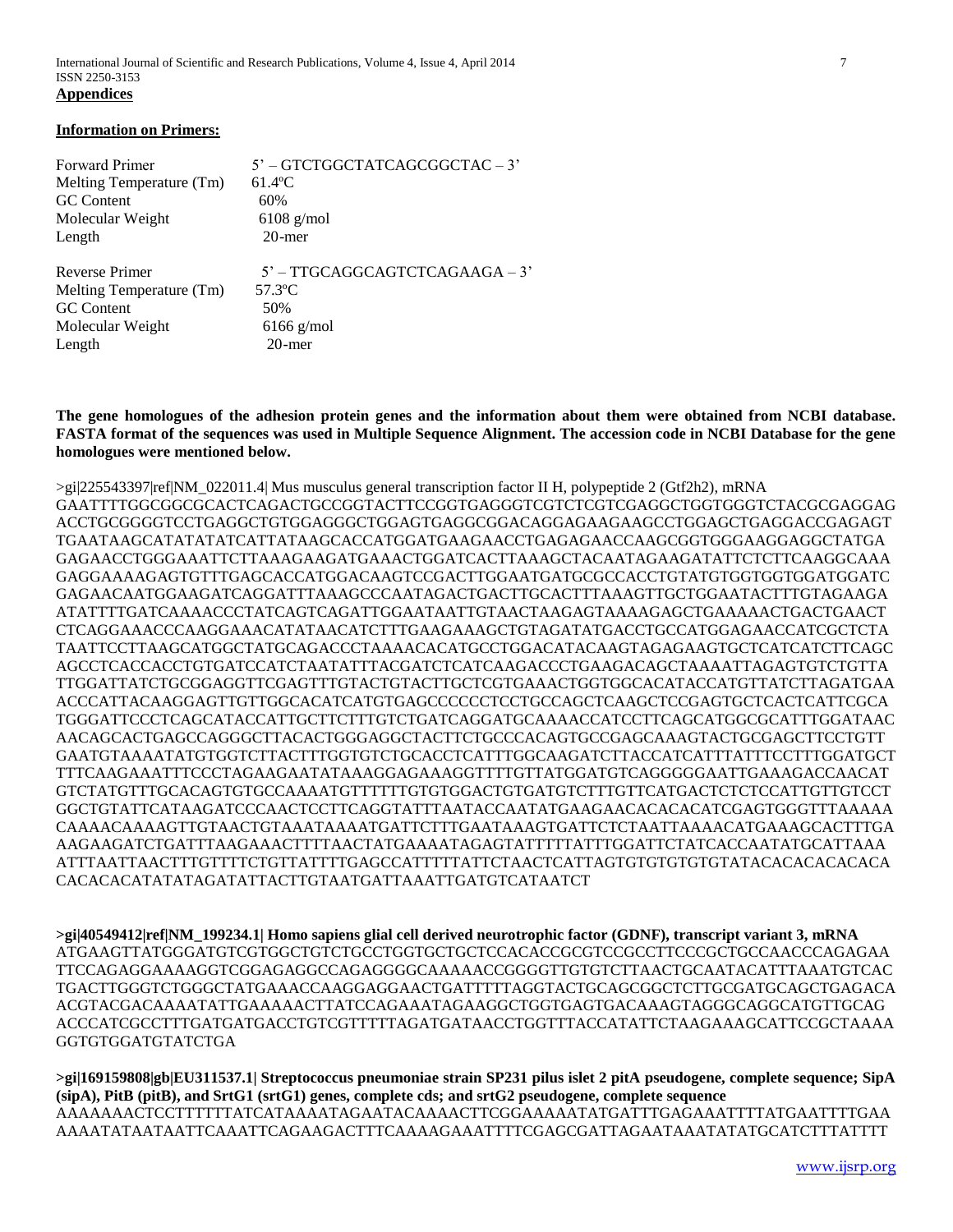ATGAAATTTTTTACTATTTTTTCCATTTTACCACAGAAAAAGTTGAAAAACAAAGAAGAATCATACTTTTTTGTAATTTA TAATAACATGTTTTCAAACACATTAATTGACACGAAGTTAATATTATTATACAATTATCTTATGGAAGTCTCAGATTTAT ATAGTATCAGATTAAAACATATTCTAGCAAGGGAGATAGCATGAACGTTCAATATGATTTTAAGAAGATTCAATATTTT ACCAGTAGTTTAGTTATCTTTCTCGCTATTCTTTTTTTGTGTGCACCAATTAATTCTTTACGTGCAGATTCAACAACTGAA CCTCAGACAACTCTGCACAAAACGATTACTCCGATATCAGGGCAAGAAGACCAGTATGAGTTGTCACTGGATATCACA TCTAAACTGGGAACGGAGACCCAGACGGAGACCCAGTCAGAACCCTTGGATGTAGTCTTGGTTGCCGATTTTTCAGGG AGTATGGAAGAGCGAGATGTGTGGTCTTACTCTAGTAGACGATACATTAGTAGGATTGAAGCACTAAAACATACACTG AAAGGTGTGAATGGTCGTCAGGGGCTCATTGATACAATTCTTTCTAATTCCCAAAACCGTCTGTCTATAGTTGGTTTTGC CGGAAAGATTGATAATCAGTATAATGGCCGTTATTATAATGAATATTATCTGAGTTATCAATATGGAACTTGGCCAAAT TGAGCTGGTTGGTATTCAAATATCTCTTCATATGATGATGCTAAAACTTTAGTATCTTGGAGCACGGATTCTAATAGCTC AAAAAATATTGTTAGTTCGTTAACAATTGCTGACTCTAGTCATTCTTATGGTATGGACGCGGGCATTGGCACTGGGACA AATATAAATGCTGGGTTAACTGAAGCTCAAAGATTGTTGCAAAGTGCAAGGGCTGGGGCAAAAAAAGTAGTTATTCTG CTGTCAGATGGCGAAGCTAATATGTATTACGAGTCTAATAGTGGGAGAACAATATATAACTATTATTCTAATCCAAATG TGGGACGTATGATTGATACTCCATATTGGTTTACCTCTGGTTTAGAGAGAGGAATGCTGAATATATCTAGTTTAATAGCT CCAAAAATAGATGGCTTTTATTCAATCAAATTCAGATATATAGGTTCAAACGATAGTATCACATCTCTTAAAGGATATA TCAGTGGTTATAATTCTGGAATCCCCAACGAAATATTTTCTGCCAATAATGAAAATGACTTGCAACAAAAATTCAAAGA AATCACAGATAAAATTCTACCTCTAGGCGTACACCATGTAACTATATCAGATGTCTTGTCCAAGTACGTGCAGCTGTTA CCTGGTGATGCTTCACACCTTCGTGTCGTCAAAATCAAGGATGGTAACGAGCAAGAACTGAATGACAATCAAGTTACG ATTGAAACTAAGAAGAACGAACAGGGATTAGTGGAAGTAACAGCCAAGTTTAATCCGAGTTACACTTTGGAGGATGAC GCCAAGTACGTTCTCAAGTTTACTGTCACCTCTAGCCAAGAGGCATTTGATGCGATTGCGGGTGATAAGACACTTACTA GTGATGATGCCGAAGAAGCCGATGCTACTAAACTCTACTCCAACAAGGGGGCAAAAGTTGCCTATTCCTATGGTATTGG GACCTCACGTACCAAAATAAAAGACTATTCTGAGAAGCCCACTTTCAAGCCGTCAGATCCATTGACGGTTCCTGTAGAG ATTGAGTGGAAAGGTGTGGATGGAAAATCAAATCCATCAGCAAATCGTCCACCTAGTGTCGAATTAAACTTAAACCAA AAGAAAGATGGAAGTATAAAGGATTCCTATCGAAAGGTCACTAGTCCAGTTCAAACGAATAGTTTTACTGAAAATACT AGTTTTGCAAAGGTAGCTAAGGGATATGACTACGAACTGAAAGCACCAGACGCTCCGGGATACACAGTCGAAGTTCAA AAGACAGGTACGAAAGAGAAACCATCCTTCAAAGTTATTTACCGACAGCTTCCAAGTCTCACCGTAAAGAAAATCCTA GAAGGTGAACAATCACCTAATAAATCTTTCACAATTAATGTTACCCTTTCAGATAAGGATGGCAAGCCGATTAACGGCA AGTTTGGGAATACAACAGTGACTAACGGGAAAGCACAGATTTCTCTCAAAAATAGTCAGGAAACTGCCCTCAGTTATC TGCCTCGTGATACCCACTATAAGGTGGAAGAAGTAGAGAACTCTAGAACGGGATATCATGTCACCTATGAAAAACAAG AGGGGACTTTGTCAGAGGATGTTCAAACAATCGTCACCAACCACAGACTTCCGACACTTTCAGTCACAAAAAAAGTTA CAGGTGCTTTTGCTAATCTTCTGCAATCCTTTAAGATTACCATTAACGTAAAGGATGCGCAAAATAAACCATTGAATGG ATCGTATAGTGCAATAGTAAATAATCAAAAAACAACGCTACAATTCACCAATGGTAAGGCGACAGTTGATCTAAAGAA AGATAAAACCATCAAGATTCTCGACCTTCCTCTAAATGCTCGTTATAGTATCGAAGAAGAAGCAAGTTCGTCTCGTGGG TATCAGGTGTCCTATGATAAAAAAGAAGGAACTCTTGATGCAAATAAGTCTGCGACAGTCACGAATAATAAAAACAGC GTACCTGAAACGGGAATTGACTTCTTGAGTAGCACTCTCGTGCTTGGAGTCGTTCTTCCTCTAGGAGGGATCTTCTTTAT CATCTTACTTGGTCACCTTGTGGTGAATAGGAGGAAGTGATGCTGCTTAAAAAGAAACATAAGAAACCAGTAACACAA GTCAATCGGGATAAGTCTCCGCCGAGTGTCTGGGGAGATATCCTTTACTTAGTCAGTAAACTTCTGATGGTTGGATTTGT ACTAGCCACCCTTTACTTTTTCGTCTTTGGATTATTAAGATACAATGACGATGGCATGAAGCCCGCCTTAAAAGATGGC GACTTGGTCGTCTATTATAGGTTGGATAAACGCTATTCGATTGGTGATTTGCTAGTCTATAGTTATAAAGGTAAGGAAA GAGTGGCGCGTGTCATAGCAACCGAAGGAAGTACAATCGATATAAACGAAAATGGTCTCATCATCAACGGTTCTCCTC AACAAGAGCAAGATATCTACAAAGAAACGCTGCTCTATAAGGAAGGGGCAACCTTCTCGATGAAAGTCCCAGCAGGAC AACTTTTTGTCCTCGGGGACAATCGAACAACGGCTGTAGACAGTCGTGCTTTTGGAACCATCCCTATACAGGATACTCA AGGAAAAGTTGTAACAGTAATTAGAAGACGAGGCTTTTGATGATCATAATGAAAAAAGAAAATAAAAAAACAAAAGA AATAATCATGAAAAAAACATTCTTTAAAAAGCTATTCACTGCAAGCATTGCAGCTATAACCGCTTTGTCCGTATTCAGA GGTGTCCCGACTTTTGCGGATGATAATTCAGCAATAACCAAAGCAAATGGTGAAAATAATGCTGTTGTGAAGATTAATA AAACGTTGAATATTGCAGAGGGAATAACAACACCAACAGCGACATTTACATTTAAGTTTACAGAAAAAACAGGACAAT CTTCTAACGGTGCGCCATATCAAACCGGAGTTGCAATTCCAGATAGAAATGTAGAATACAATAAAAATGATCACCCAA CTGCTGATAAGATTCAAAAAGCAACAGAAGACATTTTTTCGGGAGTTGCTTATGGCCATGCTGGTGAATACGTTTATGA TGTAGCGGAAGCAAAAACTGGATGGCAGGCGATTACCAAAAATGGTAAAACAATTGATGCCATGAGATACGACAAAC GTACATATGAAATGCACGTTATTGTTAAGAATAAAGTAAATGGTGGTGTCTATATTTCATCAGTATACTTTAAGGAAAA TAATAAATCTAACGCCCCTAAAGTAGAACCAAGTGAACAAGGCGTTTATAATTTATTTGATAACACATATACCAAAGAC GCAAGTAAGGAGCCTAATCCTGATGATCCGAGTCAAGTAGACCCCAATGCGAAAGCATTAACAATTACTAAAAAAGTT GATGGAGCTTCAGGGGATAAAACAAGAGATTTCCAATTCCATATCAAGATTCAACTTCCAAGTACAAATAAAACAGCA GAAACCCCTGTTACGAATATTATAGTAAAACATGGATCTAAGTCAGAGGTGTTGGCAGTAGTGACCCCAGCAGATACA GTTGAGTACAATTTTACTCTTAAAGATGGTGAAACATTTACAGTTGAACAACTACCAGCAGGTTCTAAATATACAGTAA CTGAAACTGGAGTAGCAGGTTATACAGATTCATCAATTTATACTACAAATGGTGCAGAACAAACATCTCAAGGACAAA AAAATGTAGATTTTACATTAACAGATATCCTCATAGGTGAAAAGAAAAACGACAACA AAGTTACTAACAAAATCGACGACGTTACTCCTACTGGTCTCTTGATTGATAACCTTCCATTCATTTTGATGATTGGTCTT GGTTTGGCTGGATTTGTTGTCTTGTCTAAAAAACGTAGAGAAGCCTAAACGGCTGGGGGCAGATGATGAAAACCAAGC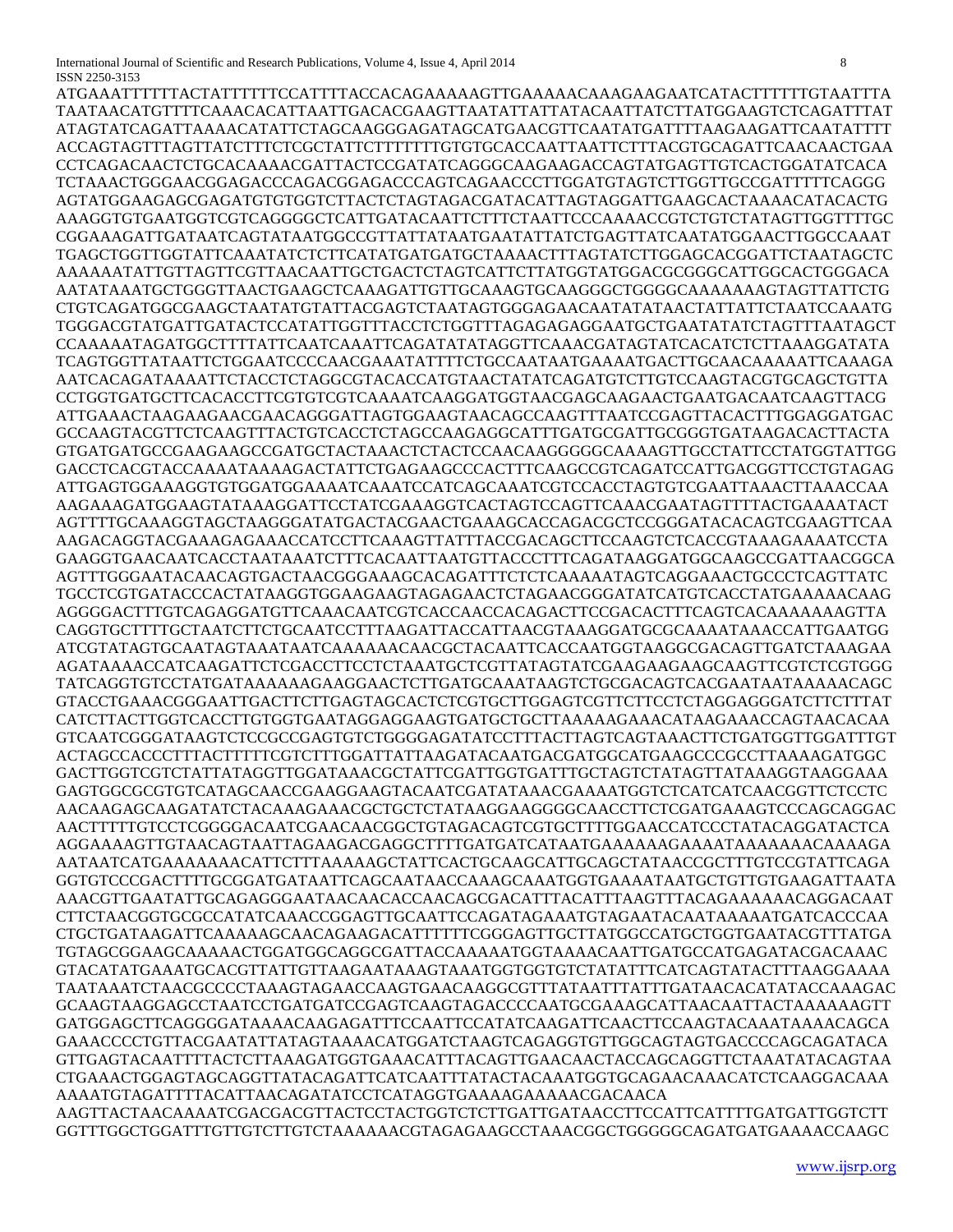International Journal of Scientific and Research Publications, Volume 4, Issue 4, April 2014 9 ISSN 2250-3153

GTGAGAAACCAAAAAAGAGTCTGTCTAGGCGTCTCGTTCTTGCTGTGGATGGGGTGATCAATCACTTGCTGCTCATTTT TGCAGCTTTGATCTTTCTCTTTGGTTTCTACGCCCTTTGGGATTCCAACCAAGTCTACTCCTTAGCTTCGTCAAGTGAGTA CGAAGCTTATCGACCTGTCACGACGCAACAGGATGAGCTGGCCAGTTTTTCAGGCTTCAGCAAACTCCAAGAACTCAAT CCCGAAGTCCTCGGTTGGATCAATGTCTACGGCACCAATATCGACTATCCCTTAGTCCAAGCCAAGGACAATGAAAAGT ATCTCAACAAGGACTCCAAAGGTGAGTTTGCAGCGACAGGCGCTATCTTTCTCGATGCACGAAATAATCCTAAGTTCGA AGACTTTAATACCATTATCTACGGGCACCACGTAGAAAATGGGGTCATGTTTGGTGATGTGGCTAAGTTTGCTGATCAG GAATTTTTTGACCAGCATCGTTACGGTAGTATATACTACAATGGTGTGGAAAAAGGGCTCGAGATCTTTGAGATGTTGG AGGTTGATGCCTATGACTTTAACATCTATGATCCAGGAATACAGGGTGAGGACCGCCAGCAGGCCTATCTAGACCACCT GCTCTCAGTCGCCATGCACAAGCGGGATATCTCACTCTCACCGAGTGATCGTATCATCCTACTCAGTACCTGTTTTCTCG ATGTGACCAATGGTCGTCATATCGTAGTCGCAAAGATTACAGACACTGTCCCTAAAAATACTTTCCATACAAAAAAATC AAAACCATTTCCATACAGTGTCTTTGATGACTCGTCTCTTGGACGTTTCCTCTCATCAATCCCACTATGGATTTGGTACC TTATCTTGTTTGTATTGTTCTTGCTCTTGATTTTCTTACTCCTTGTCCTCTACTTGATCCTACGTCGTAGAAGAGAGAGTA AAAAAAATGCAAGAAGCAGACCCTTTTACTGACTAAGGGTGAATAGAAAAGAGGCGGTTTTGTCCCGCCTCCTTTCCTT TTAAGAAATCTCGCATAGAAAGGAGTGCTGATGACGGTTCAAAAGAGCGCGATTTAAAAACGTATTTCTGGTATTCTTC TGTGTTTTTGTAGCTCTTTTTAGTTGGCAGAGAGTAGTAGAAGCAAGTGACTATGATCACTATAATCCTATTGAAAAGG ATGCTTCGAGCACAGGTTTTGAAACCCTACAGCACTTGAACAAAGATGTTTGCGGTTGGATTAGCCTTGATGGGACCAA GGTAGACTATCCGCTTCTACAAAGTCAGGATAATGTCAAATACCTTGACCGCAATGCCTTTGGCGATTATACGATAACG GGATCAATTTTTCTCGACTATCGCTTTAATCCCAACTTTACTGATTTTAATACGATCATCTACGGACACTCTATGGCTTC AGGGGCTATGTTCGGTGAGATTAAGAAATTTGCTGATAAGGAATTCTTCGACCAGCATCGCTACGGTTCTATCTACTAC AATGGTCGAGAACGTGGTCTTGAAATTTTTGGGATTTTAGAAGTGGATGCCTATGACACGGAGATTTATCGAACCTTGA GTTCCAAGGATGAGGAACACCAGGCTTACTATCAATATCTGCTAAGTAAAGCCAAGTACAAGCGAGATGTTTCCTTGAC CTCAACGGACAAGATTGTTTTATTAAGCACCTGTTTCCTTAACATAACTAATGGACGACATATCCTTTTAGCTAAAATAA CGGATGCACCGGTGAAAGTAGCACAGGATGAAAGTGGGGAAGCAGTAGGAACACGGTATTTCGATCACGGAATTCCC ACTTCTTGTCCTTATCATCCTAATTATAAGACGAGATAAAAAAACAAAAGAGCAAAAGAAATAGTAGACGTAGGAAAC GTTTACTATTTTTTTCTTTCATGATAGAATGGATAGAGAAAATAATATCATAAGGATGATAAC

## **>gi|225007537|ref|NR\_027353.1| Homo sapiens CD8a molecule (CD8A), transcript variant 4, transcribed RNA**

AGCACCCAAGGGCTGGTCAACCAAGCTGGGGGTTGAATTTCCATCCAGCAATGCAGGCCATGGGAGGCTGCAGCAGTG ACGCTGTCAGATCCCCTTTGTGAGAATAATAATTTTTATAACAACGTGGCTGGAGGACTGATCAGGAGAGAGACTGGTG TGAATTGAAGGCTGTTGCAATGGCTCCAAGAAGAGATGAGGCTGTGTGTTTTCAGCTGCCCCCAGTTGCCTGGCCAGGC TGCCTCGACGGCCCTATTCACGGGCCCCAGCCTCCTCGCCGGGCTGGAAGGCGACAACCGCGAAAAGGAGGGTGACTC TCCTCGGCGGGGGCTTCGGGTGACATCACATCCTCCAAATGCGAAATCAGGCTCCGGGCCGGCCGAAGGGCGCAACTT TCCCCCCTCGGCGCCCCACCGGCTCCCGCGCGCCTCCCCTCGCGCCCGAGCTTCGAGCCAAGCAGCGTCCTGGGGAGCG CGTCATGGCCTTACCAGTGACCGCCTTGCTCCTGCCGCTGGCCTTGCTGCTCCACGCCGCCAGGCCGAGCCAGTTCCGG GTGTCGCCGCTGGATCGGACCTGGAACCTGGGCGAGACAGTGGAGCTGAAGTGCCAGGTGCTGCTGTCCAACCCGACG TCGGGCTGCTCGTGGCTCTTCCAGCCGCGCGGCGCCGCCGCCAGTCCCACCTTCCTCCTATACCTCTCCCAAAACAAGC CCAAGGCGGCCGAGGGGCTGGACACCCAGCGGTTCTCGGGCAAGAGGTTGGGGGACACCTTCGTCCTCACCCTGAGCG ACTTCCGCCGAGAGAACGAGGGCTACTATTTCTGCTCGGCCCTGAGCAACTCCATCATGTACTTCAGCCACTTCGTGCC GGTCTTCCTGCCAGCGAAGCCCACCACGACGCCAGCGCCGCGACCACCAACACCGGCGCCCACCATCGCGTCGCAGCC CCTGTCCCTGCGCCCAGAGGCGTGCCGGCCAGCGGCGGGGGGCGCAGTGCACACGAGGGGGCTGGACTTCGCCTGTGA TATCTACATCTGGGCGCCCTTGGCCGGGACTTGTGGGGTCCTTCTCCTGTCACTGGTTATCACCCTTTACTGCAACCACA GGAACCGAAGACGTGTTTGCAAATGTCCCCGGCCTGTGGTCAAATCGGGAGACAAGCCCAGCCTTTCGGCGAGATACG TCTAACCCTGTGCAACAGCCACTACATTACTTCAAACTGAGATCCTTCCTTTTGAGGGAGCAAGTCCTTCCCTTTCATTT TTTCCAGTCTTCCTCCCTGTGTATTCATTCTCATGATTATTATTTTAGTGGGGGCGGGGTGGGAAAGATTACTTTTTCTTT ATGTGTTTGACGGGAAACAAAACTAGGTAAAATCTACAGTACACCACAAGGGTCACAATACTGTTGTGCGCACATCGC GGTAGGGCGTGGAAAGGGGCAGGCCAGAGCTACCCGCAGAGTTCTCAGAATCATGCTGAGAGAGCTGGAGGCACCCA TGCCATCTCAACCTCTTCCCCGCCCGTTTTACAAAGGGGGAGGCTAAAGCCCAGAGACAGCTTGATCAAAGGCACACA GCAAGTCAGGGTTGGAGCAGTAGCTGGAGGGACCTTGTCTCCCAGCTCAGGGCTCTTTCCTCCACACCATTCAGGTCTT TCTTTCCGAGGCCCCTGTCTCAGGGTGAGGTGCTTGAGTCTCCAACGGCAAGGGAACAAGTACTTCTTGATACCTGGGA TACTGTGCCCAGAGCCTCGAGGAGGTAATGAATTAAAGAAGAGAACTGCCTTTGGCAGAGTTCTATAATGTAAACAAT ATCAGACTTTTTTTTTTTATAATCAAGCCTAAAATTGTATAGACCTAAAATAAAATGAAGTGGTGAGCTTAACCCTGGA AAATGAATCCCTCTATCTCTAAAGAAAATCTCTGTGAAACCCCTATGTGGAGGCGGAATTGCTCTCCCAGCCCTTGCAT TGCAGAGGGGCCCATGAAAGAGGACAGGCTACCCCTTTACAAATAGAATTTGAGCATCAGTGAGGTTAAACTAAGGCC CTCTTGAATCTCTGAATTTGAGATACAAACATGTTCCTGGGATCACTGATGACTTTTTATACTTTGTAAAGACAATTGTT GGAGAGCCCCTCACACAGCCCTGGCCTCTGCTCAACTAGCAGATACAGGGATGAGGCAGACCTGACTCTCTTAAGGAG GCTGAGAGCCCAAACTGCTGTCCCAAACATGCACTTCCTTGCTTAAGGTATGGTACAAGCAATGCCTGCCCATTGGAGA GAAAAAACTTAAGTAGATAAGGAAATAAGAACCACTCATAATTCTTCACCTTAGGAATAATCTCCTGTTAATATGGTGT ACATTCTTCCTGATTATTTTCTACACATACATGTAAAATATGTCTTTCTTTTTTAAATAGGGTTGTACTATGCTGTTATGA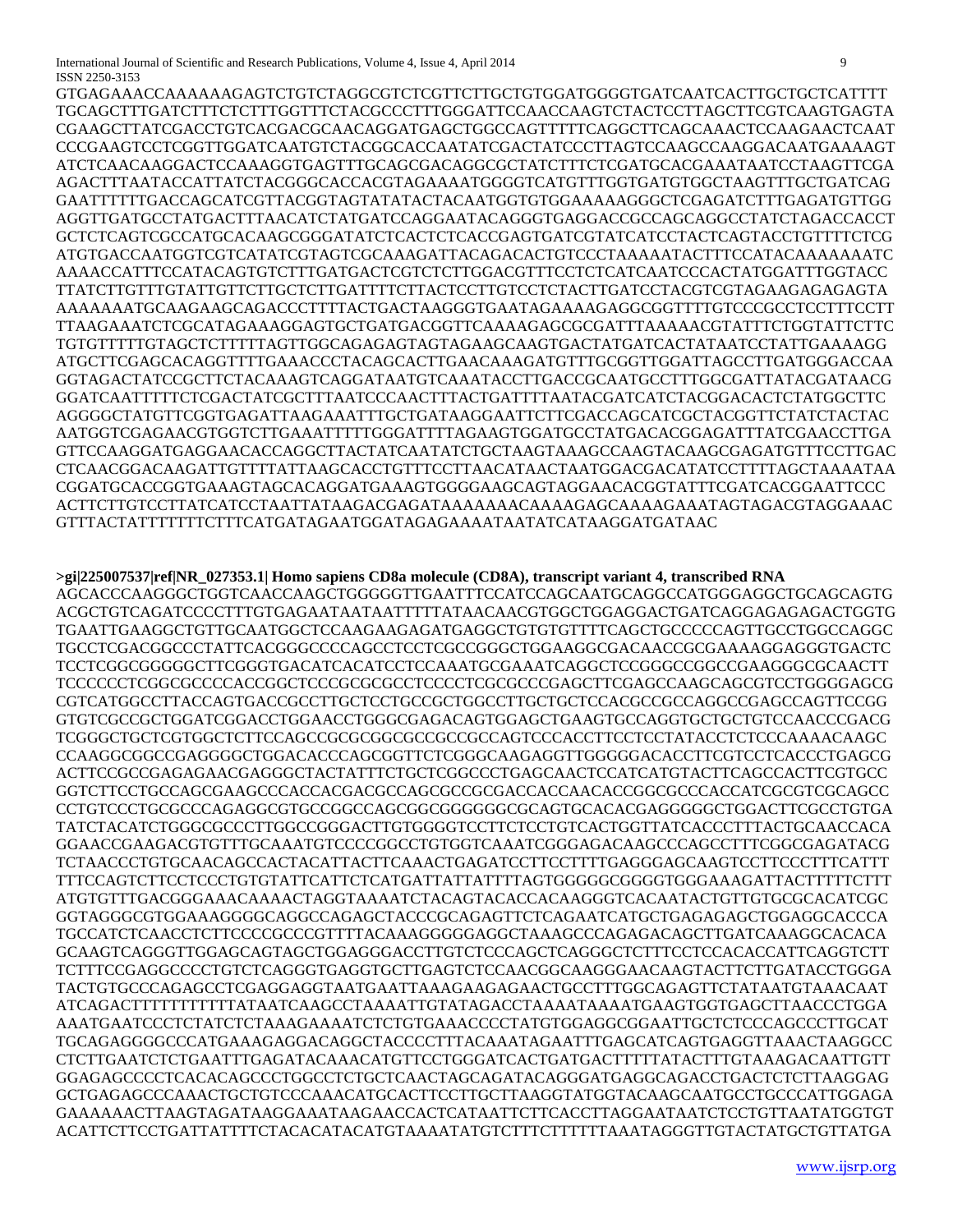GTGGCTTTAATGAATAAACATTTGTAGCATCCTCTTTAATGGGTAAACAGCATCCGAAAAAAAAAAAAAAAAAAAAAA AAAAAAAAAAAAAAAAAAAAAAAAAAAAAAAAAAAAAAAAAAAAAAAAAAAAAAAAAAAAAAAAAAAAAAAAAA AAAAAAAAAAAAAAAAAAAAAAAAAAAA

## **>gi|219485608|ref|XM\_002239788.1| Branchiostoma floridae hypothetical protein (BRAFLDRAFT\_102194) mRNA, complete cds**

ATGGCGGCATCAGCAGGTGCAGTGTTCTTACTTCTAGTGTACACGTCATCAGTTCATGGGTATCCAAGACAAAGATTTC GAGTCTACCTTGACAGTGATGCTTCTGCCGTTGCCGACTGTGCGTTTGAAGGCAACAGCCTGTGTTCCTGGACCCAGGG ACAGGACGACACCATGGACTGGTCTGTCCTACAGGGATGGGACGCTACAGGCGACACCTACTGGACGACGTTGCCAAG CACGGACCACACCCTAGCAACAAGTGACGGCTGGTACGTAGCCGTAGAATCTCCCGCCACAGTCACAACCGGTCGGCC ACTCGCACGCCTGCAGTCCCCAGTAATCCCGCATGGTGAAAAGGCTGAGCAGTGTTTGACGTTTCATTACCACATGACC GAGGACTACCCCGCTGATCTGGGCTTCGATGCAAAGAACTTGCTGAATGTGTACCTGCTATCGGAGGGCGAGTTGAAG GGACCGATTTGGACTATGGGAGAACTGCTCTATGGCTACTGGAACCAGGCAGAACTTTCTTTCACCACATATAAGGACT TTCAGATCGTGCTGGAGGCGGTGGTAGAGTCCCAGAATAGCGGTGACATCGCTCTTGATGACATCAAACTCAGAAATC GGCCGTGTGCAGGTTGTAATCACATCCTGACGGACCGTACGGGCACGTTCACCAGCCCGCGCTACCCGGACCCCTACCC GCAGAACACGGACTGCACCTGGACCATCAAGGCGCCCGACGACAAGAGGATCCGCCTGGCCTTCGACCTCATCGACAT CGTGGAGGACGAGAACTGCGAGATCGACTACGTCGCCGTGAGCGGGTCGGAGAACGGGGACGGCATCAGGTAA

**These homologues were BLAST searched in** *Leishmania Major* **GeneDatabase and looked for homology with any of the sequences in the database. It was found that one of the homologue showed 58% of homology with one of the sequence in**  *L.major* **GeneDatabase. Branchiostoma floridae hypothetical protein mRNA showed 58% of homology with ubiquitin ligase, putative mRNA and this sequence was used in Primer3 to design the primers for the PCR reaction. The FASTA format of the sequence is mentioned below.**

>gi|157865079|ref|XM\_001681196.1| Leishmania major ubiquitin ligase, putative (LmjF09.0740) mRNA, complete cds ATGGGCTACAACCCCGACATCCCGTCGACGTGGAGCATCAAGCAGCTCCTTGAGTACGCGCGGCAGCGCGGAATCGAC GTACCGAGCGGCTGTGAGAAGTCGGAGCTCGTCACCATCGTCGACGAGTACTTGACAGACGAACTGCTCGCGGAGCAC ATCCGCAAAGAAAACGCACTGGACACGGACGTCATTGAAGACATCGCAGGCGCTAGCACCGCGTCCATTCTACGGCAT GCGGCGCACCCCTCCTATACCAGCGTGCTGCGTCGCCATCCAGCAAAACTGCAAGCGATTATTGAAGCCGGCATCGAG CAGCTCCAATCGCTTCCGTTTGTTGCACGGCTATGCAGTGCGCGAGTGCACAGTCCTCTGCAGGCGTGGCTGGGCACCT TAGCCTCGGACTGCGGCGATGGCAAGTGTCTGCTGACTGTCCTCACAGCGTCAAACAGCGACGTAGCAGCCTCGCCGG TGTGTGGGCGCTTCTGTGGAGAGCAAGAAATGGTGGTACGCTGCCTCGACTGTGGCGCCGACTCCACATGCGTCATGTG CATGGACTGCTTCCGCCACTCTCCGTGCGTCAACCATCGCTACCGTATCACGCAGAGCTCAGGCGGTGGCATGTGCGAC TGCGGCGATCCGACCGCGTGGAAGCTGGAGTCCTTCTGCAGCCGTCATCGTGCCGCCGCTGCAGCTGCAGCGGCGGGT GACGGGAACAGTGTGTCCGACCCCCTCGACACCATGGCGGAAGAGGATCGGGTGTGGGCGGTGCCGGTGCTGCGAGGC ATTATTCAGTTCACTGCTGTTACGCTCCTGCAGCACACGCGTCTGCAGGTGTTGCAGAAGCGGGCGCAGTCACGAGCGA GAAAGCAGCGAAGGGCGGCAAGCGGCGCCGGGAACAGCACTGCTAGTGGCAGCGGCACTAGCACAGCCGGAACTGCA GCAACGCCCAGCTTTAGCGACGCGGAAGCCGCGCTGCTGAACGATGTTGCTCGCATCTCGGATAAGTTCGACTGGTTAG AGGAGTGGATGTCAGAAGTGACGCGGCAGCTGTGGGAGCTCATGCAGGCCAGCGACATCGCCAAGCATCTCGTGGCGC AGCTCTGGGCAGAGCCGGTGCGAATGGCGGTGTGCGGCGGTCCAGGCGCAGTTGTCACCGCCGCGCACGACAACGAGG AAGAAAAAATAGGCGGGGAGACCGGCACGGCCGCCTCGATGGCGGACCCCGTCCTCGACGCGTTACCGCCAAACTTCA CCTGCGTGCACATGGTGTTCCTTCACGAAGCATCGCGGCCCGTGACGGCCCACGAGCAGCCTCTGAATGCCACCAGCA GATCCGCGCCGTGGCTCAATAACCTCCTTCGGTGCGTCGGCCACTGCTTGAGCAACGCCAAGTTTCGCTTCCCGGTCGG CGGGCTAATGGCGGCATATGCCGAGTACATCAACGCACAGGAGCGTTCTGAGGACAAGAACGAGTGCTTGTCGCAGTA CCAGGTGCAGGTGCTAACGAACCCCGACGTGATCCGCCACCTGATGACACCTTCACACCTGCCTTACAAGGCGGCAAC GAACACAGTGCTGCACAGACAGCTGAGCGCGTTGCTCTACGCGTTATGGCTCGCGCGTGACACCGTCAGTGGCGCCTCT GCGAACCCGGTGACGGAAACGGCGGCACTCTCGCGCGACGGGCTCCTGTTTGTTGCCCACCAAGCCACGCCCGTCTCG CTGGCCAGCGTGACCGCGTTACAGTCGTGTCTGAGCGGGTCCCCTGCGGCCTGCTACACCCTTGTGCTGAACCGACTCG CGTGGCGCGCCTTTGCGCAGGTCGCCGGCAGTCTGGCTATCAGCGGCTACATCTGCAAGGACCCCAATGCACCAACAG ACTCGCAGCACTACCCCACGCCGGACTTCATTGGTCGCTGCATCTCGCGGCACATGTGGTTGTGGGTGCATGCCATGCG GGTGGTTCTGTCATGTCTTCTGAGACTGCCTGCAACAGCAGCAACGGATTCATCGGCGTCGATGCCCGCCCTGCCCCAC GATTCCATCGCAGAGGTGCTGGGGATCACGACGGAGCTCTGGGAAACGTGGCGCGGTGCCACCGCCTTCGATACACCA CCGGATCGCCTGCGGCAGAAAGGCCCGCTGCTGGAGATGCTGTCGGCATGCAGGGTGGCGAATGGGAAGGACGAAGC CCTCTTGCTGCTGGAGCACGGCCCCATGGCGGCGGCGCAGTCGCGCGTACTGGGAAAGCAGCCATTGGCGGAGCAGGT AGGAACGGCAGTGACCGCCAAAACAAGCATCCTGGCGGCCCCTGCGTTGGCGACGGCGATGGGGTACACAATACAGG CTCTCTATGAGATTAGCCGGACCATGGATGTCGTCTTCGAAAAGCAGCGCGACGGCTTTTGCCGGCGGTGTCGCTCCAT CGTGCTGGAGCGAAAGACCTTCATGGGTCTGCCGAGAAGCCAACAAGCAGCGAGCCATGGTGGCACTTCAGAAAATGA GGAGGCGCGCGACGCAGACGGGAAGGCAGGTGCAAGGCTCCCGGCGCCGTCGACGTGCTCGGTGGACATTGTGGAGT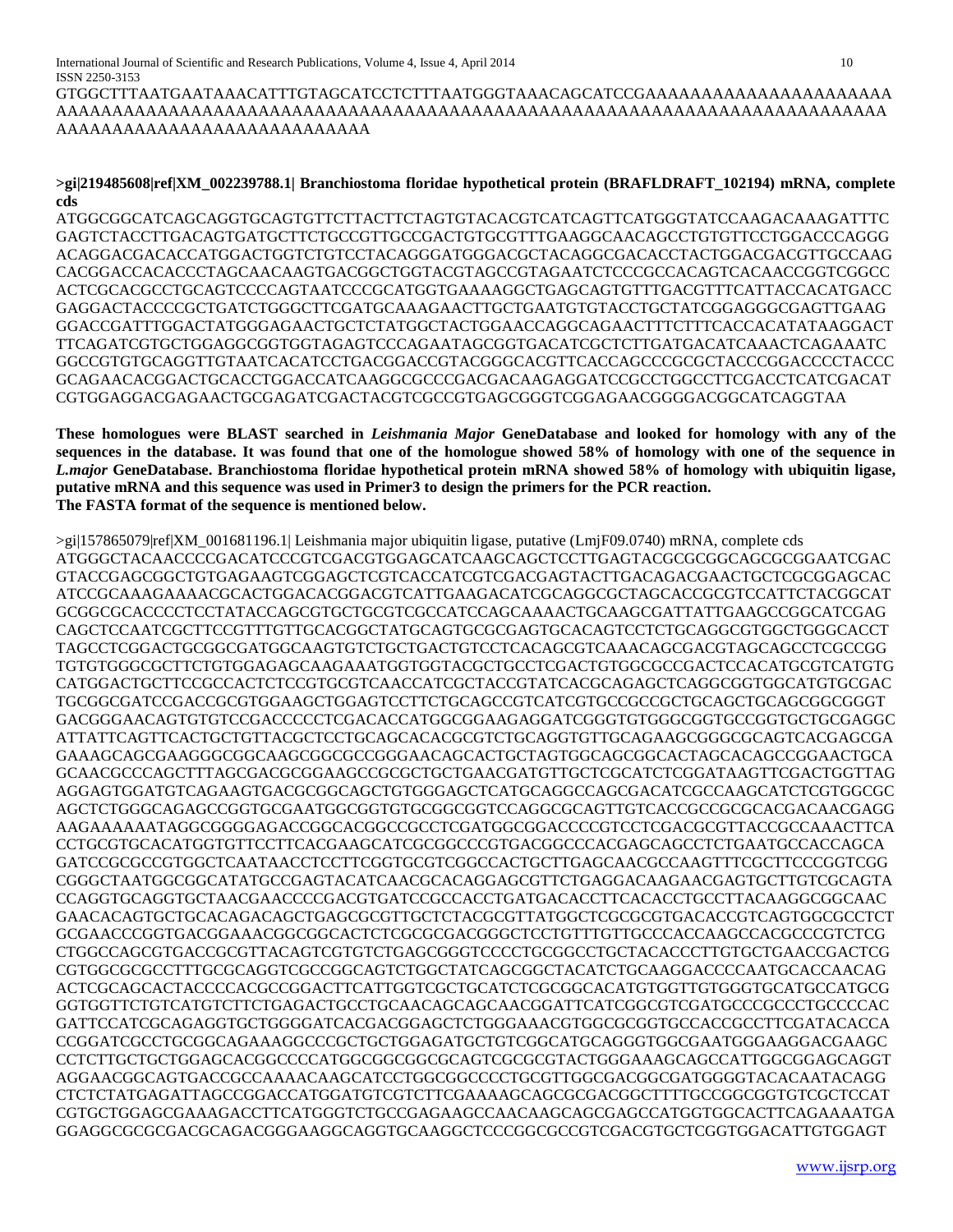International Journal of Scientific and Research Publications, Volume 4, Issue 4, April 2014 11 ISSN 2250-3153

ACACGCTGCTGGAGCCACACGCGCACGCCACTACCCTTTCCAACCACCTCCCTCGCCTATTCGGGGCTGTTCTCACGGC ATGGGTCATCGAAAGCCAACGCGCCACATCTCGGCTGCAAAGTGCGGCGCCATCGTCCTCGGCCGCCCCGGCGGAGGT GCTCGCCATGACTCGCATATCTGGCCTTCCAAGGGCGAGCACGAACAGCACCGCAGCAGCAGGGGAGACGTCGGACCT CCCGGCCACCCCCGCACACGCGCGCCGCCCTCTGCGGTCTCTGCTGGACGCCTTCTTTCAGTTGCGAGCGGAGGTAACA CACAACGAGCAGGATCGCCTCACCTTTTCTCAGCAGCTCCTCGATTCGTTGGTCATGCCGCATGTGCTGACCGGCCAGG TCTTCGACGGCTTGTGGCGGCGCGGCGATTACGATGTTTCATCTGCCGTCACGATGTACCTGACCTTCTCGCGCGGCGTG TCGGCAGAATTCGACATCCTGATGATGCAGGTGCTCACGATGGAGCTGGCACCGGCCGACATGTCGCTGCAGATCCTCC AGCGCTTCTCTTACGCGAAGCGACGCCTGCGCAACGTGGACACAGAGCATGCGCATCAGGCGCCGCGGCGACGTGCCA GCGCATTGCACGGGCAGCGACCAGCGGATAAGCTCCCTGAGAAGCCCTTGGACGCCCTCCCAACGATGCTGGCAGCGC GGCGGCCGTTCTTCCGGCGCTGCCTGAACGGCTACAGGCACTTTTTGCGCCTCATTCTCACGATCGTGACGGACGTGTC CAAGGCGGCATTCCAGGCCCCCATGTCCTCGCCCGTCATCGACCGCATCGTCGGGGGCCTCCTCGCGCACGGTAAGGTC TCCCACTCCTCCATCGTCGCCAACGTCAATGGAACCGCCCGTGGCGGCGACTACGGCGACGCCGACGAGGACGAGAAG GACGCCAGCGGCAACGTGATCAAGTTCTCGAGGCTGATCGACGCCGCGATCCGGAAGCTGGCGGTCGCCGAGAACTCG GCGCAAGGGAAACAGTTTCAACTGAAGGACGTGGATGTGTGGCGCACACACGTGGGCCTGTACCACATCGGGGTCGTT GATAGCCATCTCGAGGAGTTTTACAAGACGTACCGAGGCCTCGCCAGCGCAGCAGATGCGGCAAAGCAGAAAGAGGC AGAGTCGCATGCGCTCGCTGATGGCGACAAGAGCGACAATGCCACGGGCGGTGGCGGGCAGCAGCAGAAACGCATCT CTCTGCCACCCACGCAACTGTCCGACACGAGCATGTACGCAGAGCTAGTGCCCACCACCCGTGCGTTGCTGCACACGG ACGCCGTCCTGTTGCCGGCGCTCTACGTACTGCACTTGTACGCCAACTGCCACGTGCCCGCTGCTGTCGCTGCCGCCTCG GATGCAAAGGCTGCAGTGGCAGACAAGGAGGGTACGGCGTCCACGGCTGCCTTGGCACAGGAGTCGCCGCTCTCTCGG CACGACAACGCTATGCACGAGAGTGCCGATGATGGAAGGGAAGACACCGAGAGCGGGAGCGAGGATGACCGCCACAG TGACGACAGGGAAGACCCCAACGTGATCACGCGCGAGGCGTTGCTGCACGCCACCACAACTCTGTACCTGTGCGTGCA AGACTGCGTCTCCATCACGCGGGCCATGCGGGCTATCGAAGGCTACAGTGGCGAGATGGCGTCCGCTACGGAGAAGGG CGTCATCTCCTGGGACCTCCTCGAGCTGTACCTGCGTCGATTCGCCATCAACGCGCCCTCCTTCACTCACGCCTCGTGTG TGCAGTGGCTGCCATTGCCGGAGCTGGTGCCGTGCCAAACCTTGCTCGAGAAGCTGCAGACCCCTGTTCGACTCCACAC ACACACCTCAAACGGCACGCCCACCGCCATCGCCACTTCTTCCTCCGCTGACATGCTGCACCGTCTGCGTGGCTATCTG CTCTCGAACAAGGACACCGATCCTTACGGGTGCCTGGAGATGGTGGAGGCGGTGCTCGTGCAGACGGGACTGGCCACC TTTAGCACAGCCGACTTGCTGGATGAGCAGAAGACGAAGGATGAGGCGGCGCAGAGTCGGAAGAAGGTCATTCAGGA GCGGCAGGCCTTGTTGATGCAGCGCATGCGCAGTCGCGCGCTGAAGGCATCGGAGAAGATGAAGGTGGCCGCCACCGC GGCGCAGCAGCAAGAAGGGCAACGCGGTGGCGACGAGGCCTCTGGCCCCGCGGCA TCGGCGTCGGAGAAGTCCCCTACGGGCGGTGTGATTGGCTCACTTCTTGCGAAGCTGCTGCTGGAGCTGACGACGTTGG ACTGCTGCGTGTGCCGCTCCACGACGGAGGAGCCACTCTTTCTGCTCTGCCACACCGGCACCTCCGGCATGCTGCCTCA GCTGGGCGCGCTTTCGCTGCCGGACGGCCGCCATGTGCACAGCCACCTGAGCATGTGCGGCCACGCCGCACACAAGTC GTGCGTGGAGAAAGTGTTTGTCCGGCTGGCAGTGCTGTGGCAGCGGTGGAACTTCCGGAGTCAGTTCTACCTCGGCCCC ACGGAGTTCAACTGCCCGGTCTGCACAACCATCATTACAGCGCTGTGCCCGATGCCGGTGCTCTCCTGCGGCGGCAACG GCGACTGGACGACCGCCACCTCCCGGACAACGCGAATGCTCTCGTCGGCTGCGACTCCCTTTGCGTCTCTCTTCGAGGA ACTGCAGAACGGCACCGTATCGGCCAGCAACCAGCGCGCCGTCGACGTCGCGGCGGAGTTCCACACAACCTTGGCAAA CGCCGCCGTCGGCTTCAGCCCGTCCGAAGATGTCCCCGCCATTGTGTCCGCCGAAGACGAGCTCCAGCAGAAGAACGA GGCCGCCTGGCAGCTGTCCGAGGCCATCCGCGCCTTCTGTTACGCCTGCCACCTGCAGCTGGAGGCCATCAAGGCCGGC CAAGAACTCAGTCATCGTGACCTCATCGGGCTTCTGTCGGTCCTAGTGAGCATCATGCCCGCTGAACTGGAGCGGCAGC AAGCCGACCTGCGCTCCAACTACGCACGAAACATGCAGGACAACGAGAGCTTGCTGGTCATGGATGCGCTTCTGCAGC CCCGCGACGCGAGCAGATTGATCAGTGCCCACGTGCTGACACGGGTGCTGCCCTCTATGCCGGTGAACGTTATAGCAC GGCTCGTGGCTGTTGCGTGTGCCAGCAACACGGACGACAACGGCGAAGGGTCACATGCCGCCGCCGCCGCCGCCGCGT CGCTGGAGGAGGAGTTCACGGGCGTGACGGCGGCGCTTTGGCAAACCGTGGGCGTGCTGACACTCCTCAAGGCCCTTG TCGTCGAAGATGCCCATCATGGCGTCGTCCTCCGCAGCAGCACTTTCACCGTGGCGGGCGCCGTCACCTTTGCGGTGCC GAGCGTGGCCAGTGTGAGGACTCCGGTATCCCGCTGCACCTCGATTGTGCGCATGCTGCAGTACCTGTTGCCAGTGCCG CACAAGAGCACGGAGGCGGAGCTGCAGGTGGTTGGCCAAGATATATTGGCCTGCATGCAGGCGGCCACCACACCAGCC ACCCTCTCCTGCTCCGGACATGGTATGGAAATCGTGAAGTCAGCCGTGCCCTACACCACACCAGAGGAGTGGGTCGCG CGGATCGCGGAGGAGCTGCTGCACCTGCCCTCCGTGTACACCACCGTTCTAACACGCTTTGCAGAGCACAAGCTGTGCG CCATATGCCACCAAGAGCCGACGAAGCCAGTGGTGTGCTGCCGATGCGGGAAGCTGATGTGCATGCAGCCGCCAAACT CGCCACCGGAGCTGTACACGCACACGCGCACCTGCGGCGGCGCTGTTGGCATCTTCCTCGTTGTCCGTACCGCCAACTT CTACGTGCTGGAGCTGACGTCTGGGCGTGTCTACCACTACCCCTCCAACTACACGGACGAGTACGGCGAGCACGACCG CAACCTGCGTCGTGGCATTCCGCTCTTCCGCAACACCGAGGAGACCCAGAAACTGGTCTTGACGTGGATGCTGAACAA GTGGGGTGCCGTATCGTCCATTTTCGGCGTCTCAAACCGCATGGATCTCTCCACCCTGTAG

#### ACKNOWLEDGEMENT

 I would like to express the deepest appreciation to my project supervisor, Dr. Stephen Heath who has been a constant source of knowledge support during the entire course of this work. Without his guidance and persistent help, this dissertation would not have been possible.